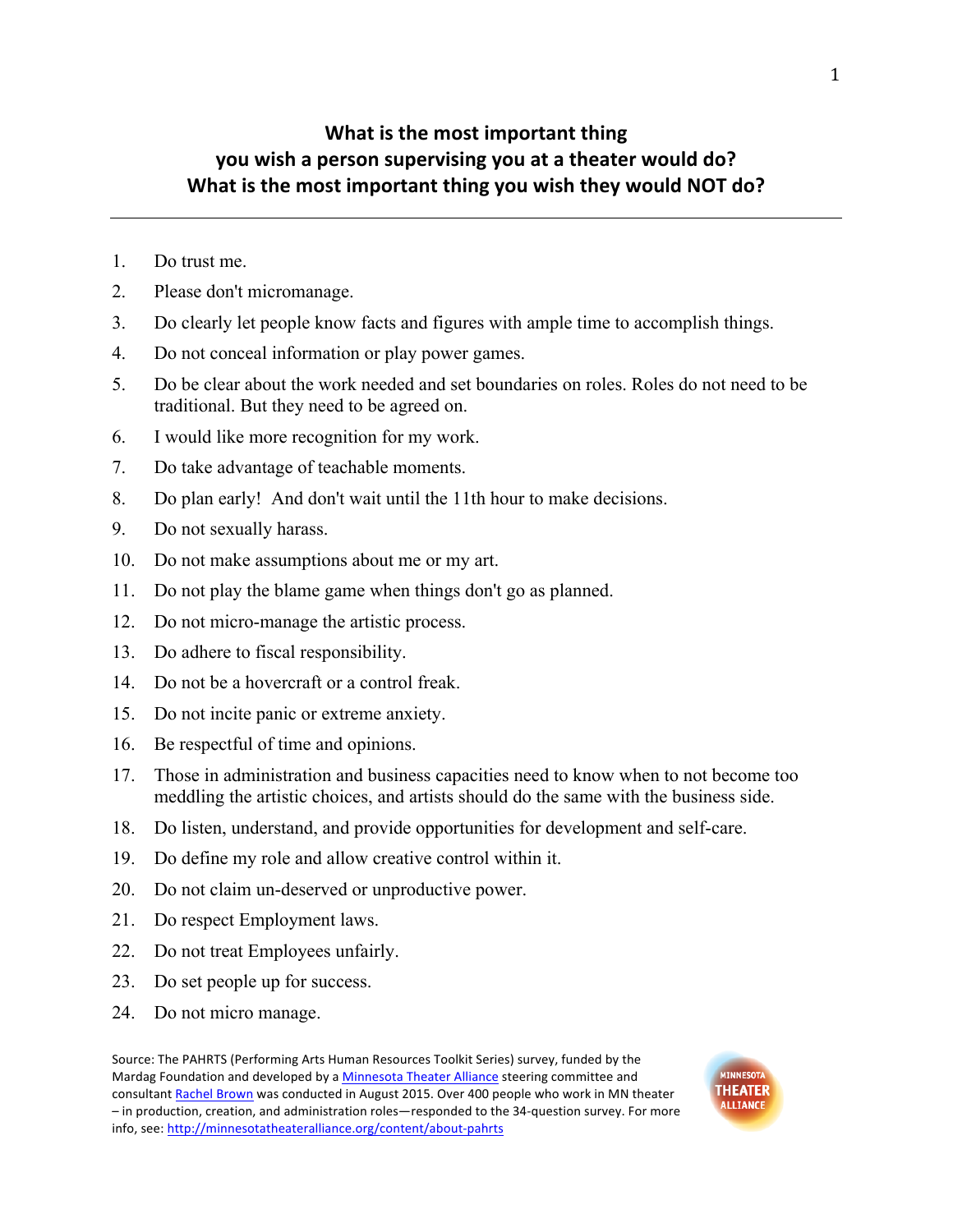- 25. Do respond promptly to time-sensitive questions.
- 26. I wish that the entire Twin Cities artistic community was required to participate in some kind of racial/gender equity training. Everyone.
- 27. Do not treat over hires as interchangeable cogs they are individual people.
- 28. Take my equipment upgrade recommendations as a mandate to replace decades old and dilapidated gear.
- 29. Do give me the latitude to try new things and take some chances.
- 30. Never micro-manage me. I feel insulted and not able to do my job that I've been hired to do when I have someone telling me how to do everything.
- 31. Do respect me as an artist and a professional.
- 32. Do be as flexible as possible in making allowances for other professional and personal obligations.
- 33. Do prioritize safety.
- 34. Stop hating people who actually do the work.
- 35. Do not distrust the people you hired.
- 36. Do communicate the outcome of a callback.
- 37. Do not micro-manage the art.
- 38. I wish you would recognize my worth. I wish you would recognize me period.
- 39. Transparency, understanding, and respect are the most important. Dishonest and gossipy behavior is the worst.
- 40. Do get to know the skill levels of those with whom you are working.
- 41. Do encourage my development and continue to grow my skills and deepen my knowledge.
- 42. I am usually the person in charge so I don't see much of a problem.
- 43. Do have open dialogue about what your concept for the show is, what you're hoping the audience will get from it, and the importance of the story you're telling.
- 44. Do not single out and ridicule or "ride" certain people all the time.
- 45. Give me breathing room.
- 46. Do not set people up for failure by setting unreasonable goals.
- 47. Do be visibly, consistently, supportive.
- 48. Do not make me work in unsafe conditions.
- 49. Do not throw me to the wolves when you can't meet deadlines.

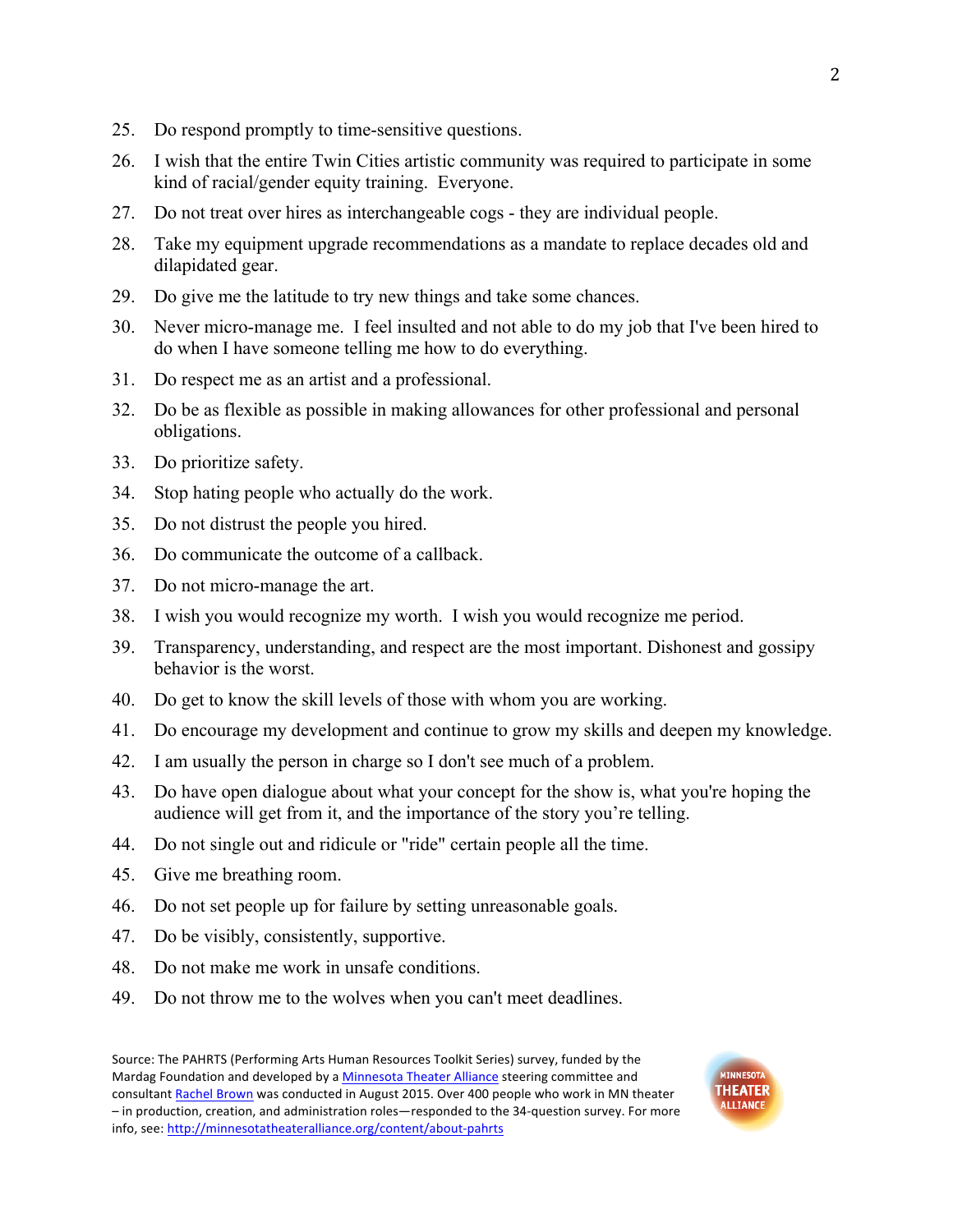- 50. I would kill for more groups who actually do math and budget their shows appropriately.
- 51. COMMUNICATE!!!!!!!!!!!
- 52. Do let go of some of your control issues and think about creating new positions to manage the workloads better.
- 53. Personally and frequently acknowledge the work being done by individuals.
- 54. Do not use People of Color as marketing tools just to get a grant or be trendy. If you're serious about diversity, it can't just be a poster.
- 55. I don't deal well with ambiguity when it comes to schedule, pay and responsibility.
- 56. Do not try to be funny. Just because you're in authority doesn't mean you're cute.
- 57. Do not gossip, especially regarding co-workers.
- 58. Stop reading business books and start taking workshops to improve your interpersonal skills.
- 59. Do receive constructive feedback without hostility.
- 60. Be my advocate when necessary.
- 61. Set a good example for me.
- 62. Be more open-minded and less rigid with rules and tradition.
- 63. Do acknowledge my strengths and weaknesses better.
- 64. Do not belittle someone's viewpoint.
- 65. Make the theater's mission, vision, goals and organizational structure clear. Then help me see how I can fit in.
- 66. I need mentorship. I feel so alone in my work so often … I need freedom to explore and learn, but I want some help processing those lessons.
- 67. Do trust me and give me the freedom to fail. Then trust me to make adjustments until I can succeed.
- 68. Do communicate praise and thank everyone often.
- 69. Do not talk too much about what will "sell.
- 70. Even if you can't pay me what I am worth, at the very least show gratitude for my donated time.
- 71. Do ask questions.
- 72. Do not make assumptions.
- 73. Do listen.

Source: The PAHRTS (Performing Arts Human Resources Toolkit Series) survey, funded by the Mardag Foundation and developed by a Minnesota Theater Alliance steering committee and consultant Rachel Brown was conducted in August 2015. Over 400 people who work in MN theater – in production, creation, and administration roles—responded to the 34-question survey. For more info, see: http://minnesotatheateralliance.org/content/about-pahrts